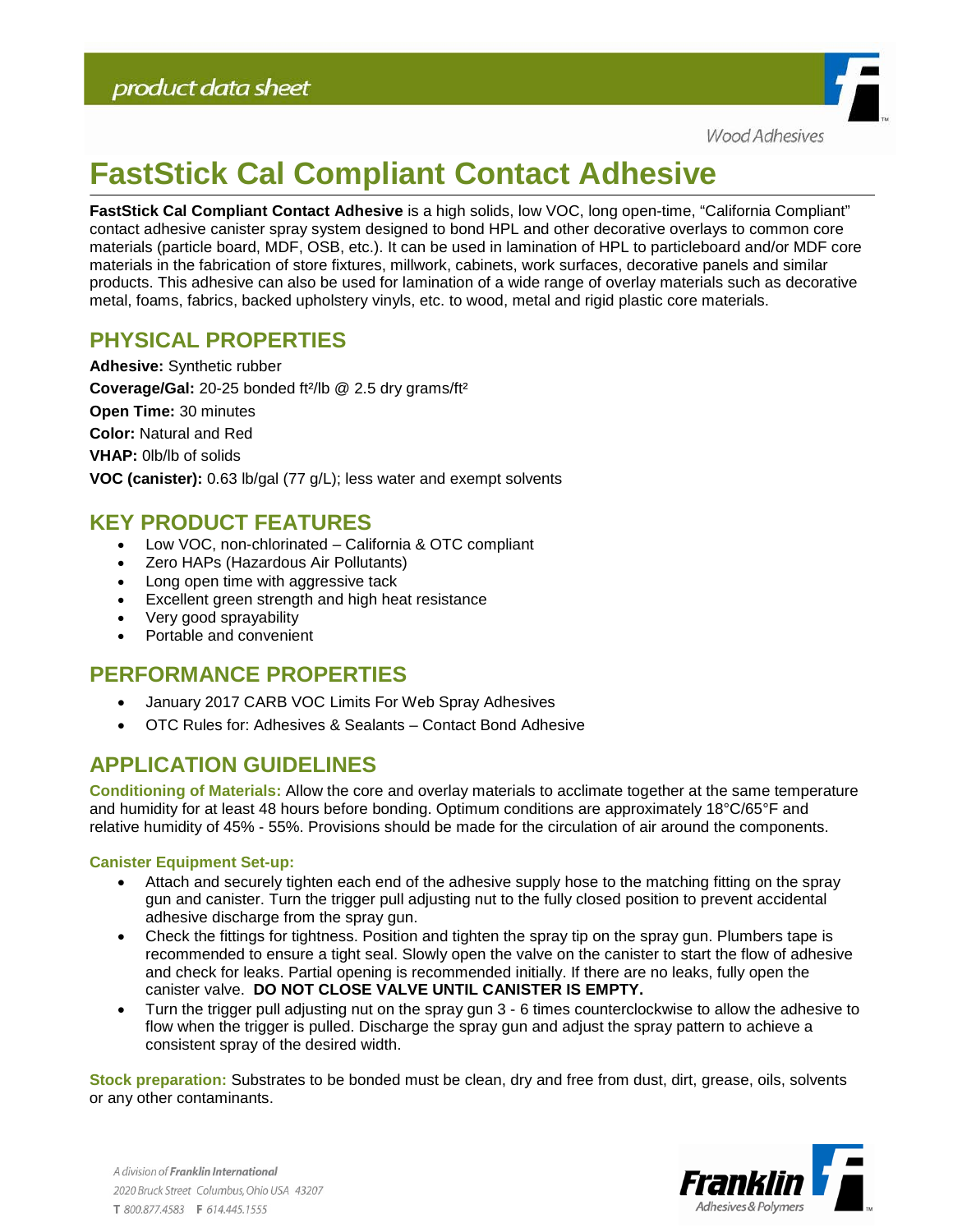**Coverage rate:** Hold spray gun at a consistent distance of 6 inches to 10 inches from the substrates producing a web pattern across the substrates with minimal overlap. The adhesive should be applied at a coating weight of 2.5 - 3 dry grams per ft2, at the same time achieving 80 - 100% coverage. Allow the adhesive to dry properly before bonding, 3-5 minutes.

To check for dryness, use the back of your fingers and press into the adhesive and lift up; any adhesive transfer or legginess indicates that more dry time is required. Do Not use the palm of your hand to check for dryness, it is often dirty and may leave oily residues which will interfere with bonding. Heavy areas on the adhesive may form a skin on the surface of the adhesive. Press the back of your fingers into the adhesive and twist to tear the skin open. Allow more dry time. The adhesive is ready for bonding when it feels tacky, but there is no transfer or legginess.

**Assembly time:** Drying time will vary depending on ambient temperature, humidity and coat weight. Drying time can be reduced by using air movement, drying ovens, etc. Bonds can be made as soon as the adhesive is dry. Bonds made any time during the 30 minute open time will be as strong as those made immediately after drying.

NOTE: Apply two coats of adhesive to porous materials such as plywood and edges. Allow the first coat to dry (this will act as a sealer) before applying the second coat. Allow the second coat to dry completely before bonding. This ensures that the adhesive does not soak in below the board surface and that there is enough adhesive on the surface to achieve a strong, permanent bond. A dull appearance to the dry adhesive surface indicates that an insufficient amount of adhesive has been applied.

**Pressure:** Position the pieces carefully, as a strong irreversible bond is made instantly upon contact. Apply uniform pressure to ensure proper fusion of the adhesive surfaces. A pinch roller is the best method of applying pressure. Apply the maximum amount of pressure possible without damaging the substrates. Minimum recommended pressure is 30-40 psi. This is easily achieved with a 3" J-roller. Rubber mallets, blocks of wood, flooring rollers, etc. will not apply sufficient pressure to achieve good fusion of the adhesive surfaces and are not recommended.

A drying issue called "Blushing" often occurs under extremely humid conditions. "Blushing" occurs when rapidly evaporating solvents cause the temperature of the adhesive surface to drop below dew point. Condensation then forms on the surface of the adhesive and acts as a barrier to further drying; it also interferes with the fusion of the two glued surfaces and prevents them from bonding. All moisture MUST be completely evaporated before bonding. Moderate air movement (shop fan) is the preferred method to speed drying while reducing or eliminating "Blushing" issues. Bonds can be made once all moisture and solvents have completely evaporated.

NOTE: A failed contact adhesive bond with a shiny appearance to the surface of the adhesive is an indication that the recommended open time was exceeded and/or that inadequate laminating pressure was applied during assembly. Do Not Exceed the Recommended Open Time! Apply Sufficient Laminating Pressure. Do Not use copper or its alloys to transfer or contain any contact adhesive. Thinning the adhesive is not recommended.

**Clean-up:** Clean gun tip by dabbing with masking tape. Clean equipment and any over spray with acetone based cleaner/solvent.

#### **STORAGE AND HANDLING**

**Shelf life:** Best if used within twelve months of date of manufacture.

**Storage:** Store between 10°C/50°F and 32°C/90°F. If chilled below 10°C/50°F, agitate well after first warming to 18°C/65°F. Avoid exposure of canisters to direct sunlight. Use at room temperature, 18°C/65°F, or warmer. For best results use above 18°C/65°F. Do not apply or make bonds at temperatures below 18°C/65°F.

**Frequent Use of Canister:** Leave the hose and gun assembly attached to the canister and leave the canister valve open. This will keep the hose and gun charged with adhesive. Completely close the trigger pull adjusting nut when not in use. Adjust the trigger pull adjusting nut as desired to continue spraying again.

Regular gun and hose maintenance and cleaning is recommended for best performance. Clean the spray tip with acetone based cleaner/solvent on a daily basis to avoid excessive adhesive build-up. The use of metallic objects to clean the tip is not recommended as this will cause damage to the tip and create an irregular spray pattern.

A division of Franklin International 2020 Bruck Street Columbus, Ohio USA 43207 T 800.877.4583 F 614.445.1555